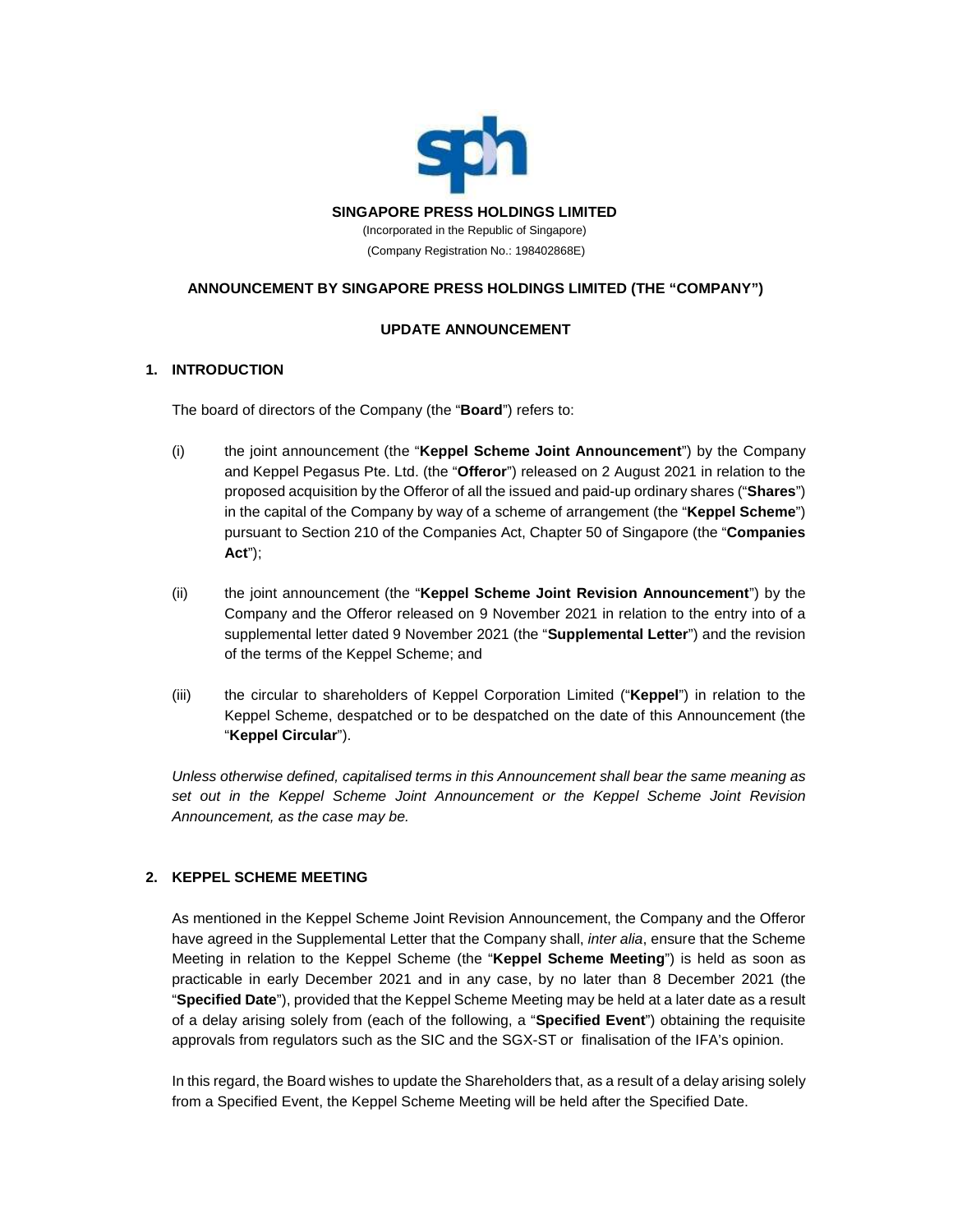The Company will make further announcements in due course on the despatch of the Composite Document and inform Shareholders of the date of the Keppel Scheme Meeting, in compliance with applicable laws and regulations.

The Company had also provided certain information to Keppel, which are set out in the Annex to this Announcement, in connection with the preparation of the Keppel Circular (the "**Update**"). Pending the despatch of the Composite Document, the Board wishes to disseminate the Update to the Shareholders for their information.

**Cautionary Note. Shareholders are advised to refrain from taking any action in relation to their Shares which may be prejudicial to their interests until they or their advisers have considered the information in the Composite Document and the recommendations of the Independent Directors on the Keppel Scheme and DIS as well as the advice of the IFA set out in the Composite Document.**

**Persons who are in doubt as to the action they should take should consult their stockbroker, bank manager, solicitor or other professional advisers.**

Shareholders should note that under the NPPA, no person shall, without the approval of the Minister:

- (i) become a substantial shareholder of the Company; or
- (ii) enter into any agreement or arrangement (whether oral or in writing, express or implied) to act together with any other person with respect to the acquisition, holding or the exercise of rights in relation to, in aggregate more than five per cent. of the Shares.

In the event that Shareholders wish to deal in the Shares, they should seek their own professional advice and consult with their own stockbrokers.

#### **3. RESPONSIBILITY STATEMENT**

The directors of the Company (including any director who may have delegated detailed supervision of the preparation of this announcement) have taken all reasonable care to ensure that the facts stated and opinions expressed in this announcement are fair and accurate and that there are no other material facts not contained in this announcement, the omission of which would make any statement in this announcement misleading. The directors of the Company jointly and severally accept responsibility accordingly.

Where any information has been extracted or reproduced from published or otherwise publicly available sources or obtained from the Offeror, Keppel, Cuscaden Peak Pte. Ltd. ("**Cuscaden Peak**") or the IFA, the sole responsibility of the directors of the Company has been to ensure, through reasonable enquiries, that such information is accurately extracted from such sources or, as the case may be, reflected or reproduced in this Announcement. The directors of the Company do not accept any responsibility for any information relating to the Offeror, Keppel, Keppel REIT, SPH REIT, Cuscaden Peak or any opinion expressed by the Offeror, Keppel, Cuscaden Peak or the IFA (save for the Company's unitholding interest in SPH REIT).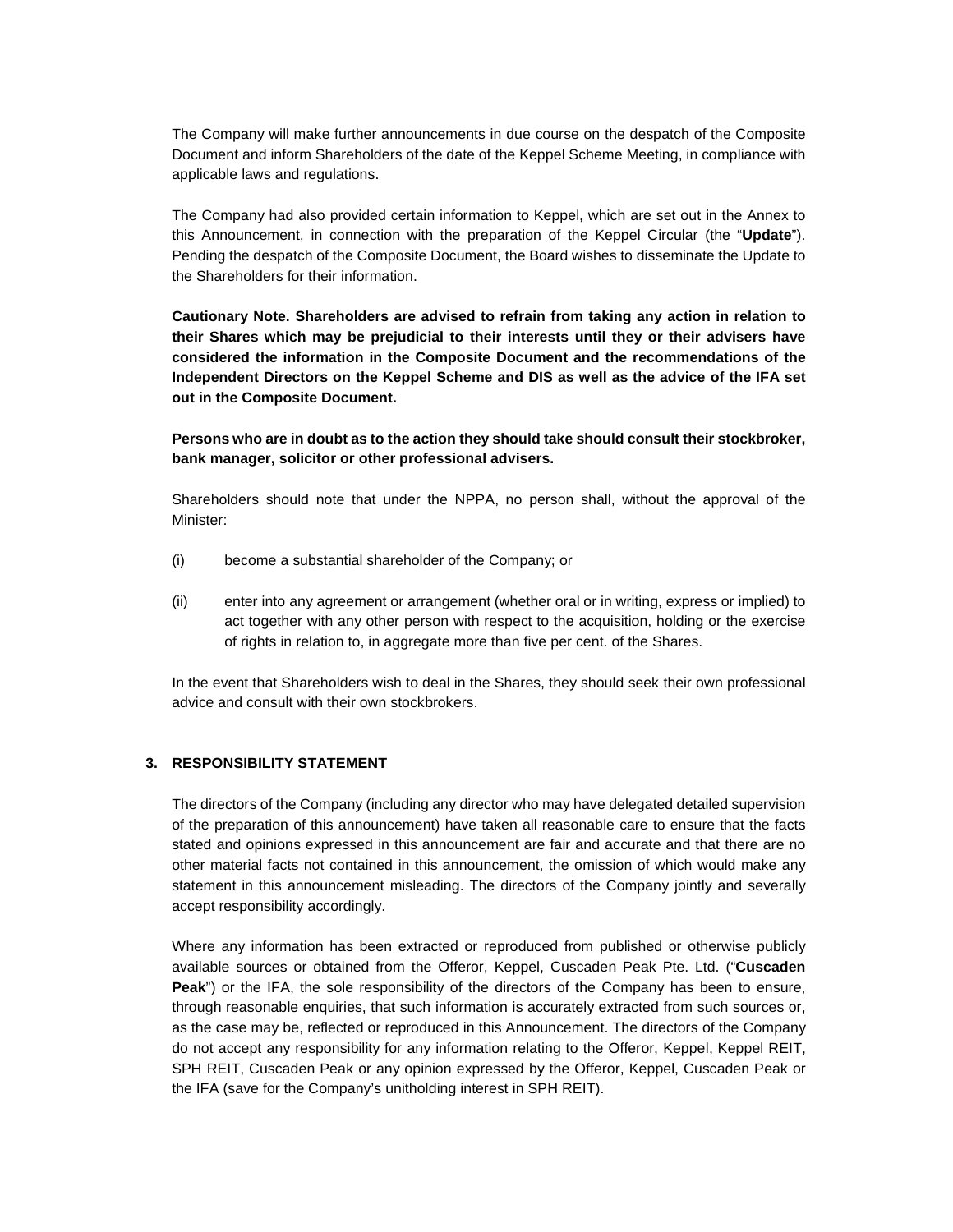By Order of the Board **SINGAPORE PRESS HOLDINGS LIMITED**

Ginney Lim May Ling Khor Siew Kim Company Secretaries 24 November 2021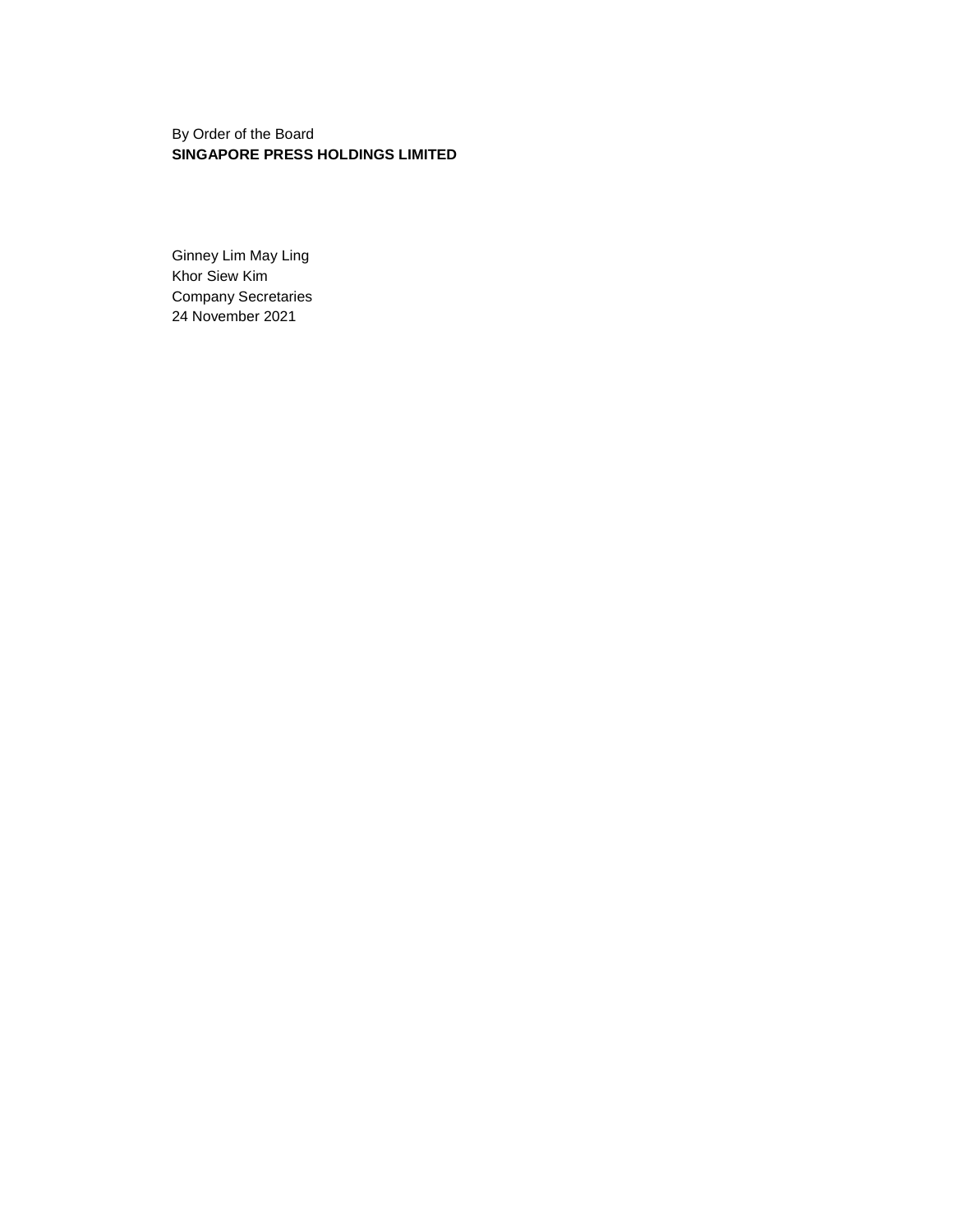#### **Annex**

*Unless otherwise defined, capitalised terms in this Annex shall bear the same meaning as set out in the Keppel Circular.*

#### **Part 1: Share Capital of SPH**

*As at 17 November 2021, SPH has:*

- *(a) an issued and paid-up share capital of S\$515,700,001 comprising 1,591,535,037 SPH Shares and 9,114,084 treasury shares, and S\$7,109,115 comprising 16,361,769 Management Shares; and*
- *(b) 6,132,456 outstanding awards granted under the SPH Performance Share Plan 2016, pursuant to which up to a maximum of 10,271,840 Shares may be issued and/or transferred to the eligible employees of the SPH Group (subject to the fulfilment of the terms and conditions set out in the SPH Performance Share Plan 2016).*

### **Part 2: Information regarding SPH's PBSA portfolio**

*Under the PBSA segment, SPH is also an owner, manager and developer of a portfolio of PBSA valued at over S\$1.4 billion as at 31 August 2021.*

*After completion of the two new development sites in Edinburgh, United Kingdom which were acquired on 29 September 2021, the PBSA portfolio will be enlarged to 8,366 beds.*

## **Part 3: Diagrammatic Illustration of SPH following the completion of the Media Business Restructuring and the implementation of the Proposed Transaction (including the DIS)**

*A diagrammatic illustration of SPH following the completion of the Media Business Restructuring and the implementation of the Proposed Transaction (which includes the DIS), is set out below:*



*Note: Ownership of SPH varies across different non-media businesses. SPH REIT ownership percentages are based on 2,799,823,438 SPH REIT Units outstanding. Keppel REIT ownership percentages are based on 3,695,418,528 Keppel REIT Units outstanding.*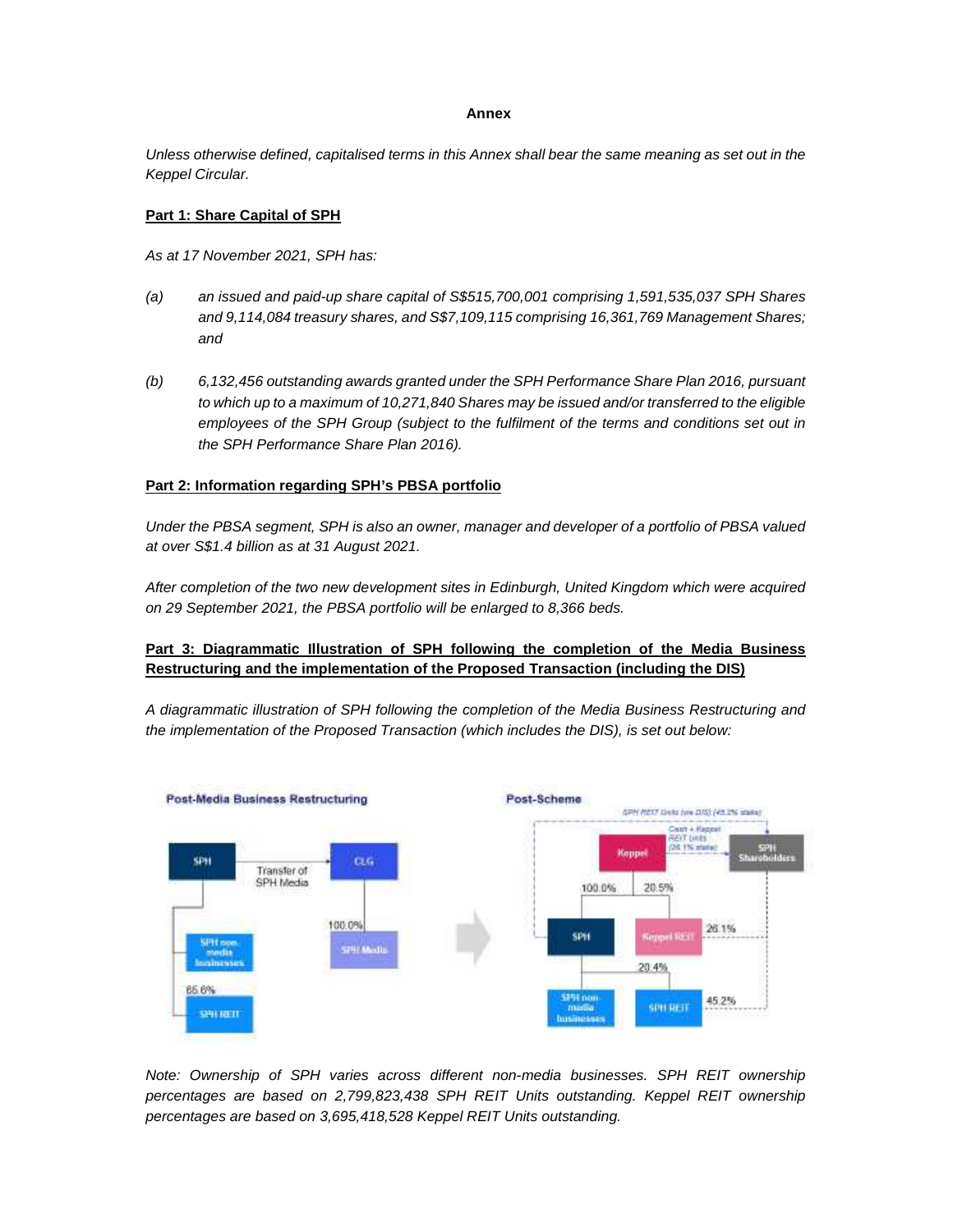# **Part 4: Pro forma financial effects of the DIS on selected financial measures of the SPH Group**

*The pro forma financial effects of the DIS on selected financial measures of the SPH Group have been prepared based on the SPH FY2021 Results and take into account the following key assumptions:*

- *(a) SPH has 1,617,010,890 SPH Shares in issue, comprising (i) 1,591,512,137 SPH Shares as at 31 August 2021, (ii) 16,361,769 SPH Shares arising from the Conversion; (iii) 6,868,132 SPH Shares transferred out of treasury to the Media HoldCo pursuant to the Media Business Restructuring and (iv) 2,268,852 SPH Shares in treasury as at 31 August 2021;*
- *(b) the Media Business Restructuring is completed prior to the DIS;*
- *(c) the DIS will be effected at the market value of SPH REIT as at 31 August 2021 of S\$2.5 billion;*
- *(d) the incurrence of professional and transaction-related fees and expenses; and*
- *(e) the pro forma financial effects of the DIS on the profit and loss and EPS of the SPH Group assumes that the DIS had been completed on 1 September 2020.*

*For illustration purposes only, based on the foregoing key assumptions:*

*(A) Share Capital: Based on the share capital of SPH as at 17 November 2021, the pro forma financial effects of the DIS on the share capital of SPH are set out as follows:*

|                                                   | Before the DIS | Immediately after the DIS |
|---------------------------------------------------|----------------|---------------------------|
| Share Capital (S\$ million)                       | 522.8          | 522.8                     |
| Number of SPH Shares in<br><i>issue (million)</i> | 1.617.0        | 1.617.0                   |

*(B) NAV: Assuming that the DIS had been completed on 31 August 2021, being the end of the financial year ended 31 August 2021, the pro forma effects of the DIS on the NAV of the SPH Group are as follows:*

|                                                                              | Before the DIS | Immediately after the DIS |
|------------------------------------------------------------------------------|----------------|---------------------------|
| NAV (S\$ million)                                                            | 3.519.3        | 2,354.1                   |
| Number of SPH Shares in<br>issue (excluding<br>treasury<br>shares) (million) | 1.614.7        | 1.614.7                   |
| NAV per SPH Share (S\$)                                                      | 2.18           | 1.46                      |